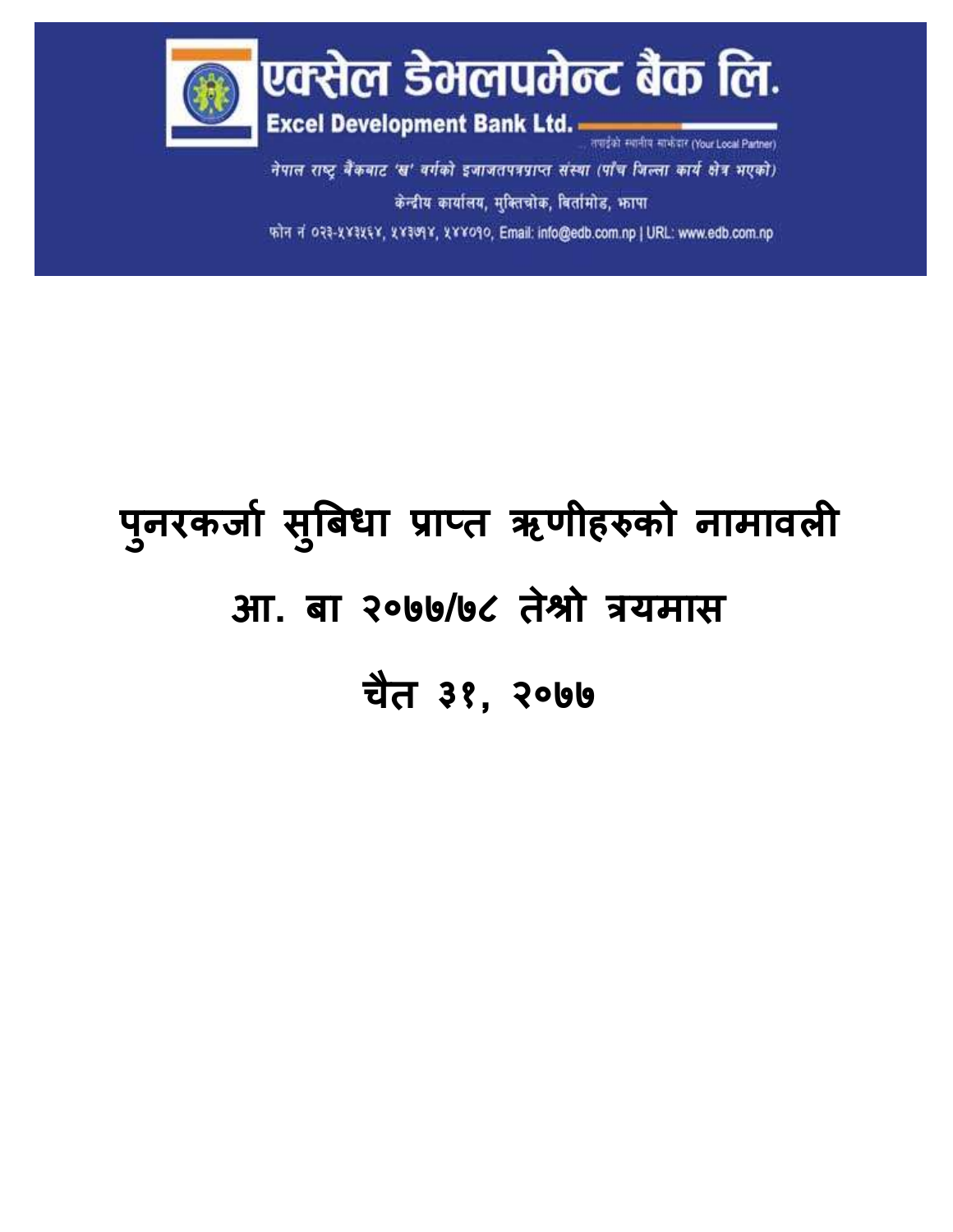## <u>१. लघु, घरेलु तथा साना उद्यम</u>

| <b>SN</b>      | <b>Borrower's Name</b>                        | <b>Refinance Date</b> |
|----------------|-----------------------------------------------|-----------------------|
| $\mathbf{1}$   | MY STYLE FASHION WEAR                         | 20/12/2020            |
| $\overline{2}$ | <b>NEW SINGA BAHINI JEWELLERS</b>             | 30/11/2020            |
| 3              | S ART D PHOTO STUDIO                          | 30/11/2020            |
| 4              | HOLISTIC HEALTH ENTERPRISES                   | 30/11/2020            |
| 5              | LALITA KHARID BIKRI KENDRA                    | 20/12/2020            |
| 6              | AAYUSH FASHION & KASMETIK                     | 30/11/2020            |
| $\overline{7}$ | MANOKAMANA FURNITURE UDHYOG                   | 30/11/2020            |
| 8              | SESHEMA KASTA FURNITURE UDHYOG                | 30/11/2020            |
| 9              | <b>C.K.STATIONARY &amp; TELEPHONE SEWA</b>    | 30/11/2020            |
| 10             | <b>MASKEY GRILL UDHYOG</b>                    | 30/11/2020            |
| 11             | P.K.SHRESTHA JEWELERS                         | 30/11/2020            |
| 12             | <b>ANURAG VARIETIES</b>                       | 30/11/2020            |
| 13             | PASUPATI NATH KASTHA FURNITURE UDHY           | 30/11/2020            |
| 14             | MAINALI HATHA KAGAJ KHARID BIKRI KE           | 30/11/2020            |
| 15             | ROSHAN FURNITURE UDHYOG                       | 30/11/2020            |
| 16             | LAJE HOTEL                                    | 30/11/2020            |
| 17             | <b>ARATI POULTRY FIRM</b>                     | 30/11/2020            |
| 18             | OM BHADA PASAL                                | 30/11/2020            |
| 19             | <b>GAURAV TRADERS</b>                         | 30/11/2020            |
| 20             | <b>AMISA JEWELLERS</b>                        | 30/11/2020            |
| 21             | <b>BHUPENDRA KRISHI FARM</b>                  | 30/11/2020            |
| 22             | AASTHA TENT HOUSE & ELECTRONIC PASA           | 30/11/2020            |
| 23             | OM JEWELERS                                   | 30/11/2020            |
| 24             | PATHIBHARA METAL UDHYOG                       | 30/11/2020            |
| 25             | PATHIVARA DEVI JEWELLERS                      | 30/11/2020            |
| 26             | <b>CHHINTANG MATA JWELLERS</b>                | 30/11/2020            |
| 27             | <b>C.S. TRADE CENTER</b>                      | 30/11/2020            |
| 28             | UNIQUE GENTS & SRIJANA BEAUTY PAR.            | 30/11/2020            |
| 29             | <b>KERABARI MEAT CENTER</b>                   | 30/11/2020            |
| 30             | <b>HIUNCHULI OFFSET PRESS</b>                 | 30/11/2020            |
| 31             | <b>LAXMI AUTO</b>                             | 30/11/2020            |
| 32             | <b>ALAK GRILL</b>                             | 30/11/2020            |
| 33             | <b>NEW UNITED SUPPLIERS</b>                   | 30/11/2020            |
| 34             | <b>SHIVAM TRADERS</b>                         | 30/11/2020            |
| 35             | LAXMI MOTORCYCLES GYAREJ                      | 30/11/2020            |
| 36             | HOTEL THULDAI KO MATKA GHAR RESTURE           | 30/11/2020            |
| 37             | <b>GANAPATI BABA STEEL &amp; ALMUNIUM DEC</b> | 30/11/2020            |
| 38             | KANKAI KRISHI FARM                            | 30/11/2020            |
| 39             | RISHI MOTORCYCLE GYAREJ                       | 30/11/2020            |
| 40             | POKHREL PAN PASAL                             | 30/11/2020            |
| 41             | PURWANCHAL DISTRIBUTORS                       | 20/12/2020            |
| 42             | <b>SCHOOL BAG &amp; SHOE CENTER</b>           | 20/12/2020            |
| 43             | HAMRO PATHIBHARA HOTEL AND LODGE              | 20/12/2020            |
| 44             | NUMA CHIYA PACKAGING UDYOG                    | 30/11/2020            |
| 45             | <b>GANESH STORE</b>                           | 30/11/2020            |
| 46             | <b>DIYA VERITY</b>                            | 30/11/2020            |
| 47             | KRIPA JEWELLERS                               | 30/11/2020            |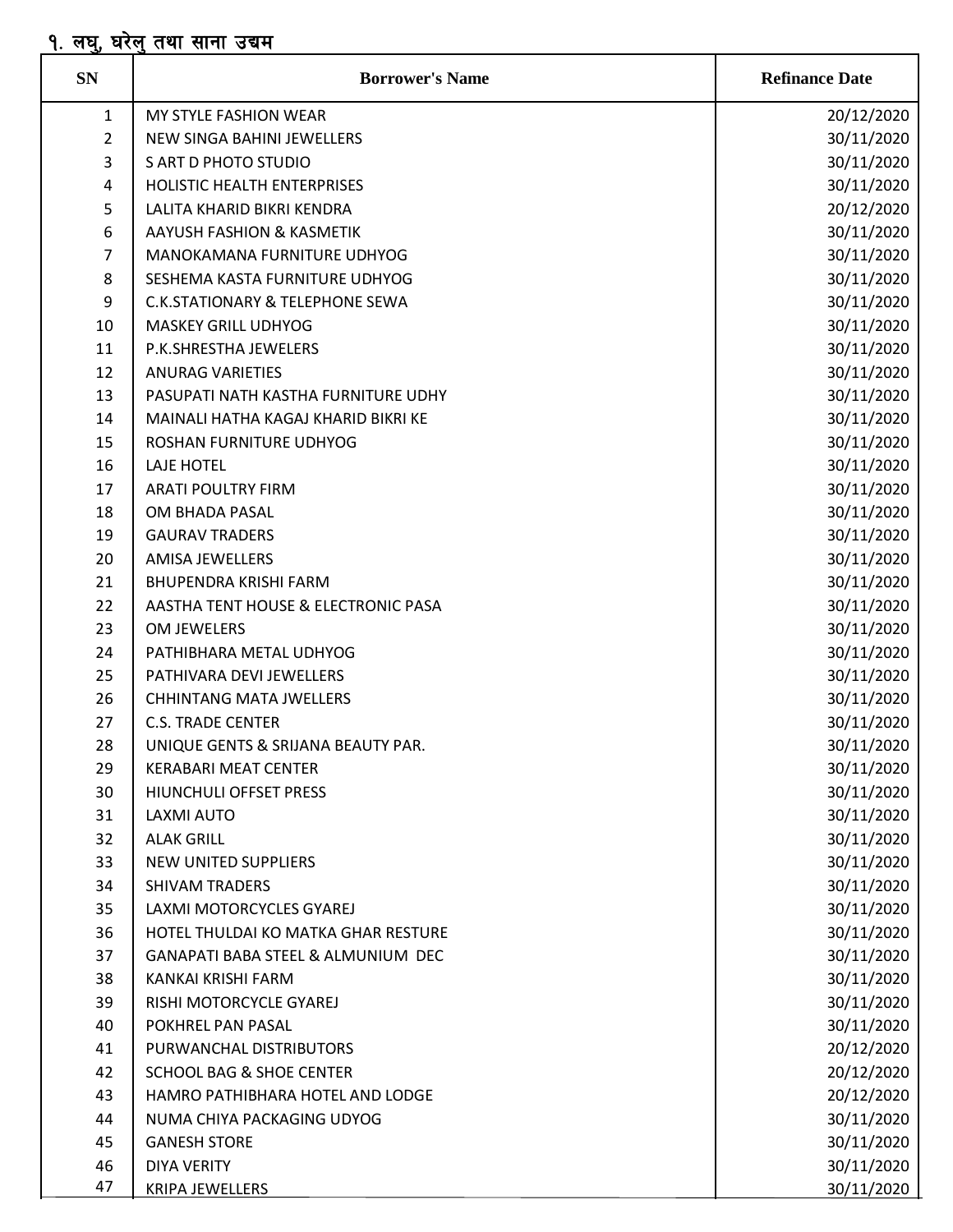| <b>SN</b> | <b>Borrower's Name</b>              | <b>Refinance Date</b> |
|-----------|-------------------------------------|-----------------------|
| 48        | <b>NEW SAMRAT HARDWARE</b>          | 30/11/2020            |
| 49        | <b>ANIL TRADERS</b>                 | 30/11/2020            |
| 50        | CHANDA MENU FURNITURE UDYOG         | 30/11/2020            |
| 51        | <b>MAKALU FANCY STORE</b>           | 30/11/2020            |
| 52        | KALENDRA HARDWARE                   | 30/11/2020            |
| 53        | OM GURAGAIN BROTHERS CHIYA UDYOG    | 30/11/2020            |
| 54        | SIWAKOTI HARIYO PATTI KHARID BIKRI  | 20/12/2020            |
| 55        | <b>HAMRO BANGUR PALAN</b>           | 30/11/2020            |
| 56        | DAWA SUPARI KHARID BIKRI KENDRA     | 30/11/2020            |
| 57        | AADITTYA REDIMET SU PASAL           | 30/11/2020            |
| 58        | AADITTYA REDIMET SU PASAL           | 30/11/2020            |
| 59        | MITRA KRISHI BHANDAR                | 30/11/2020            |
| 60        | <b>SHREE RAJ VERAITY</b>            | 30/11/2020            |
| 61        | <b>SURAJ FURNITURE KENDRA</b>       | 20/12/2020            |
| 62        | BIDHYA SHILPA ACADEMY JHAPA PVT.LTD | 30/11/2020            |
| 63        | OM BINAYAK TAILORS                  | 30/11/2020            |
| 64        | SHREE SINGHA DEVI FURNISHING CENTRE | 30/11/2020            |
| 65        | PRAJNA ENTERPRISES                  | 30/11/2020            |
| 66        | <b>AAKRETI FURNITURE</b>            | 30/11/2020            |
| 67        | RESHMA SUPARI PRASODHAN KENDRA      | 30/11/2020            |
| 68        | SHEKHAR SUPARI PRASODHAN UDDYOG     | 20/12/2020            |
| 69        | UMADHYANU GOPALAN AND DUDH CHISYAN  | 30/11/2020            |
| 70        | <b>SUBEDI CYCLE PASAL</b>           | 30/11/2020            |
| 71        | SANTA SUN CHANDI PASAL              | 30/11/2020            |
| 72        | <b>MANISH HOTAL</b>                 | 30/11/2020            |
| 73        | MAUSAM AND MANSOON FEEDS SUPPLIERS  | 30/11/2020            |
| 74        | <b>BIG STAR FURNITURE UDHYOG</b>    | 30/11/2020            |
| 75        | MANAKAMANA KRISHI FARM              | 30/11/2020            |
| 76        | ANNA MULTI ELECTRONIC               | 30/11/2020            |
| 77        | AMBIKA KAPADA PASAL                 | 30/11/2020            |
| 78        | <b>B &amp; B STORE</b>              | 30/11/2020            |
| 79        | <b>JYOTI TRADERS</b>                | 30/11/2020            |
| 80        | PRITI STORE                         | 30/11/2020            |
| 81        | <b>TAMANG STORES</b>                | 30/11/2020            |
| 82        | <b>NEHA STORE</b>                   | 30/11/2020            |
| 83        | <b>RABINA STORE</b>                 | 30/11/2020            |
| 84        | <b>SITA STORE</b>                   | 20/12/2020            |
| 85        | MECHI CHASMA CENTER                 | 30/11/2020            |
| 86        | P.D. COLLECTION                     | 30/11/2020            |
|           |                                     |                       |
| 87        | NASA HELMET HOUSE AND ACCESORIES    | 30/11/2020            |
| 88        | AASHISH ISHMITA FURNITURE UDHYOG    | 20/12/2020            |
| 89        | PRATIK TRADERS                      | 30/11/2020            |
| 90        | KANTIPUR MULTI TECHNICAL COLLEGE    | 30/11/2020            |
| 91        | <b>MUSKAN STORE</b>                 | 30/11/2020            |
| 92        | PRANIL KASTA KHARID BIKRI KENDRA    | 30/11/2020            |
| 93        | <b>ILAM MOBILE CENTER</b>           | 30/11/2020            |
| 94        | <b>SUBHAM ENTERPRISES</b>           | 30/11/2020            |
| 95        | HELINA SENETORY BIKRI KENDRA        | 30/11/2020            |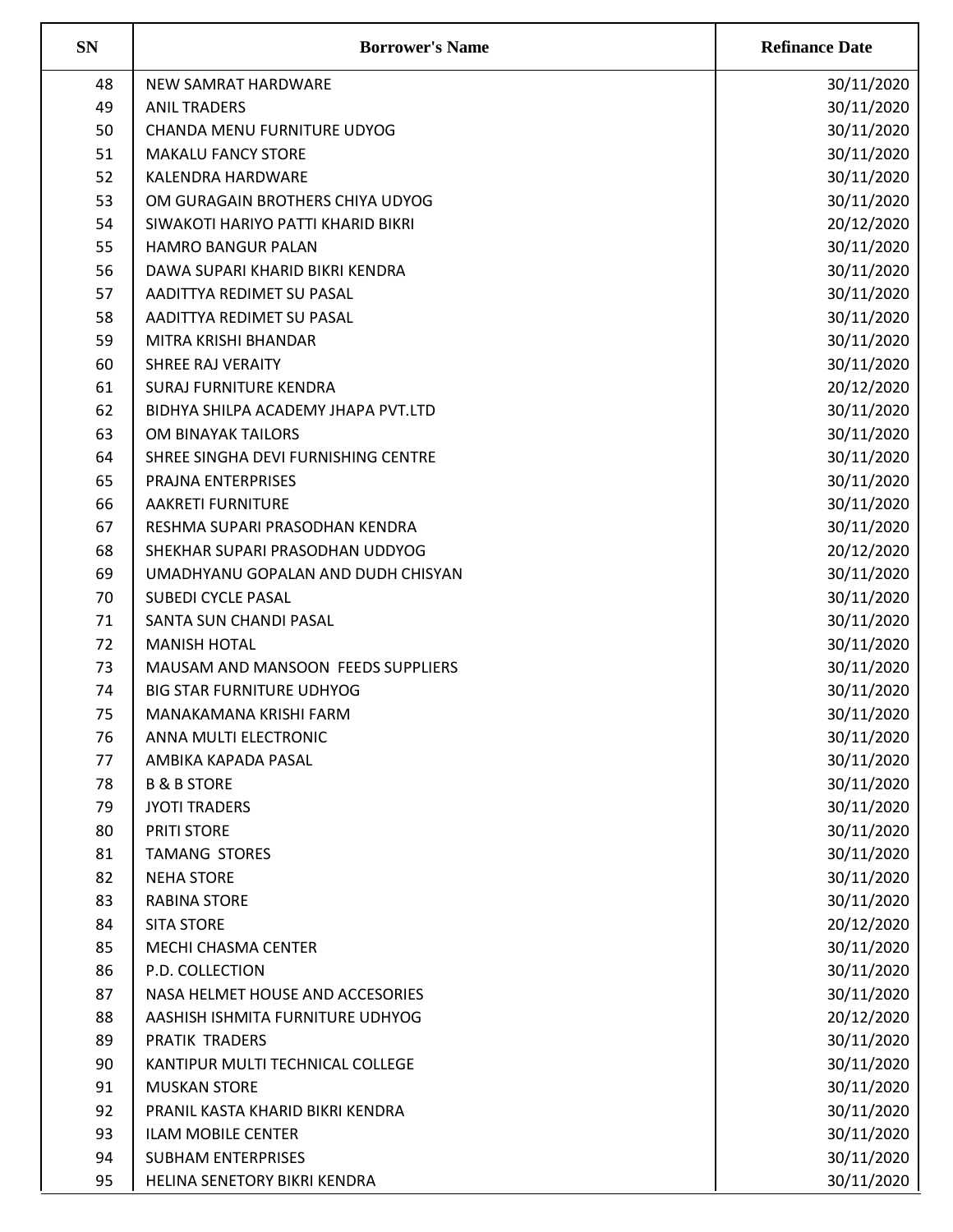| <b>SN</b> | <b>Borrower's Name</b>                     | <b>Refinance Date</b> |
|-----------|--------------------------------------------|-----------------------|
| 96        | <b>KHUDANG PASAL</b>                       | 30/11/2020            |
| 97        | <b>MAI ILAM TRAVELS</b>                    | 30/11/2020            |
| 98        | SAPKOTA HOTEL                              | 30/11/2020            |
| 99        | <b>SUBIDHA HOTEL</b>                       | 30/11/2020            |
| 100       | <b>SANDESH STORES</b>                      | 30/11/2020            |
| 101       | GYAN PASHUPALAN KRISHI FARM                | 30/11/2020            |
| 102       | <b>SANJAY HOTEL</b>                        | 30/11/2020            |
| 103       | <b>BUDHATHOKI KRISHI FIRM</b>              | 30/11/2020            |
| 104       | <b>BHARAT ELECTRONICS</b>                  | 30/11/2020            |
| 105       | PRAJWAL CHIYA PASAL                        | 30/11/2020            |
| 106       | SHRESTHA FURNITURE UDHYOG                  | 30/11/2020            |
| 107       | SARASWATI BEAUTY COLLECTION                | 30/11/2020            |
| 108       | ARJUNDHARA FURNITURE UDHYOG                | 30/11/2020            |
| 109       | LAXMI JEWELLERS                            | 30/11/2020            |
| 110       | UMA MAHESHWOR AGRO ENGINEERING WORK        | 30/11/2020            |
| 111       | <b>LAXMI FRESH HOUSE</b>                   | 30/11/2020            |
| 112       | <b>NEW MOON HAIR SALON</b>                 | 30/11/2020            |
| 113       | KOPILA KASTHA FURNITURE UDHYOG             | 30/11/2020            |
| 114       | SASKRITI KASTHA FURNITURE UDHYOG           | 30/11/2020            |
| 115       | NIKESH FURNITURE UDHYOG                    | 30/11/2020            |
| 116       | <b>NEW KANKAI HOTEL &amp; LODGE</b>        | 30/11/2020            |
| 117       | SHREE JORPOKHARI PANCHTHAR JEWLLERS        | 30/11/2020            |
| 118       | <b>G.B. SUPPLIERS</b>                      | 30/11/2020            |
| 119       | <b>SUBASH KRISHI FIRM</b>                  | 30/11/2020            |
| 120       | <b>NEPAL HOTEL &amp; LODGE</b>             | 30/11/2020            |
| 121       | <b>KHADKA PASAL</b>                        | 30/11/2020            |
| 122       | THE POWER GIM & FITNESS                    | 30/11/2020            |
| 123       | CHAUDHARY KASTHA FURNITURE UDOGE           | 30/11/2020            |
| 124       | AADARSH STEEL FURNITURE UDHYOG             | 30/11/2020            |
| 125       | <b>SCHOOL HOUSE</b>                        | 30/11/2020            |
| 126       | PUJA ALUMINIUM AND STEEL HOUSE             | 30/11/2020            |
| 127       | <b>ALLFONCE AGROVATES</b>                  | 30/11/2020            |
| 128       | MAHAKALI MOTORCYCLE REPAIRING AND R        | 30/11/2020            |
| 129       | <b>GOLDHAP FRESH HOUSE</b>                 | 30/11/2020            |
| 130       | NEW KALIKA KASTHA FURNITURE UDOGE          | 30/11/2020            |
| 131       | PURNIMA GRIL UDYOG                         | 30/11/2020            |
| 132       | OM PATHIVARA TRADERS                       | 30/11/2020            |
| 133       | SABILA FALFUL TATHA TARKARI STORE          | 30/11/2020            |
| 134       | MEHEAK SUPARI KHARID BIKRI KENDRA          | 30/11/2020            |
| 135       | AAISHKA FURNITURE UDHYOG                   | 30/11/2020            |
| 136       | TRISHAKTI MOTOR CYCLE GARAGE               | 30/11/2020            |
| 137       | RADHA KAPADA PASAL                         | 30/11/2020            |
| 138       | NEW PATHIBHARA GRIL UDHYOG                 | 30/11/2020            |
| 139       | NEW PATHIBHARA GRIL UDHYOG                 | 30/11/2020            |
| 140       | <b>KHADKA HOTEL</b>                        | 30/11/2020            |
| 141       | <b>BHAGAWATI PATHIBHARA KITCHEN CENTER</b> | 30/11/2020            |
| 142       | <b>C.K.STATIONARY &amp; TELEPHONE SEWA</b> | 30/11/2020            |
| 143       | SHRENJAL COSMETIC AND GIFT HOUSE           | 30/11/2020            |